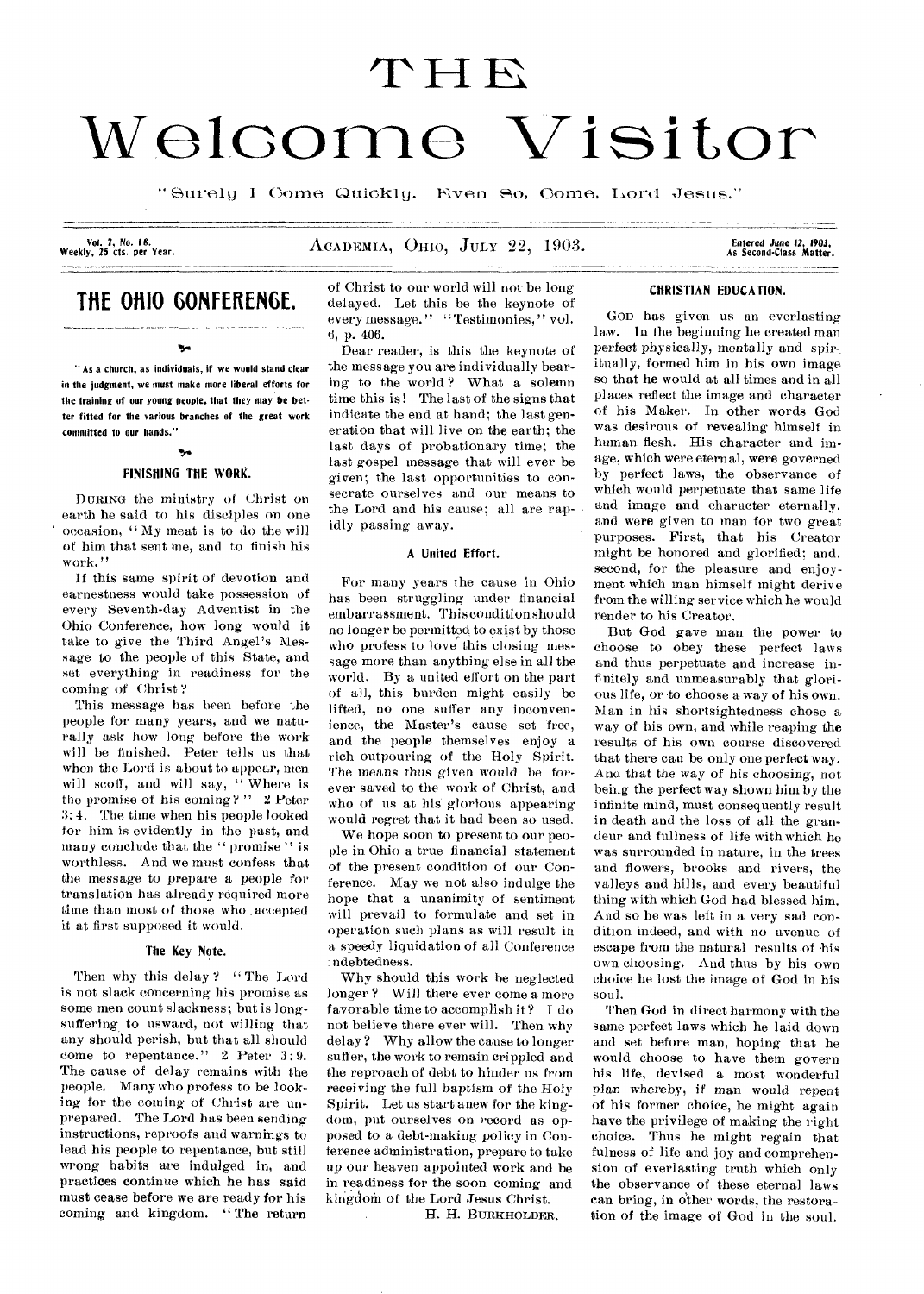Now we are told by God himself that the work of ,Christian education is the restoration of that very image in our souls. Then how broad is our educational work ? When does it begin, and where does it end ? How many of us are embraced in it ? Can any of us, even the least one, avoid throwing our whole soul into some departof God's great university without thereby throwing away our chance of eternal life ?

To assist in the restoring of this image of God in the soul is the work of our schools. Not only to restore it in the souls of the pupils who may attend the schools, but also in the souls of all who choose to place themselves in any way under the influence of our our schools. But it is left to each individual to choose whether he desires to have the everlasting laws operative in his life, or whether he will walk in the ways of his own choosing.

Now as to the place and object of the various branches taught in our schools, everything should aid in the great object for which they are esiablished, the restoration of the image of God in the soul; 'and this object should never be lost sight of. Did God create the earth with every living creature upon it, from man down' to the smallest insect of the air or, the smallest creature that inhabits the waters, the plant life from the giant of the forest down to the tiniest microscopical plant, every inanimate substance, the very materials of which the earth is composed? Do all of these things bear any relation to his great plan for the earth ? Did he create the sun, moon, and stars and set them swinging in their great orbits all in perfect tune and perfect time, and do they bear any relation to his great plan for the universe? Did he not give us language with which to express to others the beautiful truths which we discover in his ways?' Has he not been seeking to teach humanity lessons in his dealings with every individual and every nation which has ever existed on the earth ? Are not all of these things parts of his ways ? And does he not wish us to behold his character as revealed in all of these things? Then surely he who studies them the most thoroughly and makes them his, and studies them in the light thrown upon them by the Word, will come nearest to the great heart of the Eternal and have the greatest measure of life; for " This is life eternal that they might know thee."

- "He lives the most whose eye perceives The beauty hid in every zone,
- Whose faith can pierce all distances
- And make the things unseen its own."

## **FROM THE WORKERS.**

### **Workers' Meeting July 27 to Aug. 6. See notice on last page.**

Á

### Wheelersburg.

QUARTERLY meeting service was held here on Sabbath, July 11. Three more dear souls front Portsmouth connected with us upon this occasion. A Baptist minister joined us in the meeting. He expressed himself as being well pleased with our Sabbath-school and church service. R. R. KENNEDY.

### Clyde arid Toledo.

WELCOME VISITOR: We had an excellent quarterly meeting at Clyde, although not largely attended. Our meeting at Toledo was one of unusual interest. Three dear souls were baptised and added to the church. The work still prospers with us, and we praise the dear Lord for it, and are of good courage in the Lord. I am looking forward to our camp-meeting with great interest, hoping. to meet many of the saints, and to enjoy with them the fellowship of the gospel in Christ. D. E. LINDSEY.

### Columbus.

OUR work is progressing nicely here. Our brethren are pressing closer together. They are taking hold of the work with renewed zeal and fervor. Light is breaking for the discouraged ones. The Lord has' wonderfully blessed in raising money to pay off our mortgage of \$1,000. That amount has already been subscribed. We owe another .claim of \$300. A beginning has already been made to lift this last sum also. There are several more who will contribute freely to this sum. When this shall have been raised we shall be free from the bondage of debt and thus have more money. to help the general cause. Let all assist with their plans and\_ means .to accomplish this work and share in the joy of those who shall hear the welcome plaudit: " Well done, thou good and faithful servant, enter thou into the joy of thy Lord."  $x = 35 - x$ 

There will be baptism here on next Sabbath afternoon. Several have recently connected with the church subject to, baptism. We are. cheered to see these loved ones connect with us in church fellowship, hoping at last, in that great day, to be presented unto the Lord without spot, wrinkle, or any such thing. R. R. KENNEDY.

### Millfield.

DEAR VISITOR: We appreciate your weekly visits very much, as you carry news of the progress of the work in the State. We also desire that you should carry a few words concerning the work at this corner of the vineyard.

The interest is still good. The tent is almost full each night. There are very few in the neighborhood but what attend the meetings, and nearly all are regular attendants. The people are more free from prejudice than any we have met for some time, and seem ready to acknowledge a truth when it is presented to them. The prospects at present are good for fruit unto the Lord from this point.

We realize we have now reached a testing point in our work. The people will soon take their stand one way or the other. We ask an interest in your prayers for the work here at this time when souls will be making decisions.. Our desire is to help them to decide on the side of right. We are of good courage. The Lord is with us. JAMES H. SMITH,

FRED M. FAIRCHILD.

### Piqua.

WE closed our series of lectures at Piqua Sunday night, July 12, with a large attendance and apparently good interest. On Sabbath, the brethren from the Laura church came over and we enjoyed a rich blessing. In our program several interesting themes were considered, but perhaps the most profitable was that of Christian Education. This seemed to absorb a great portion of the time, because of the active part taken by all present. We believe these churches start out for the coming season fully appreciating the need and advantages of church schools and a more thorough discipline and training of the young among us. Sister Sara Hall, a teacher in South Lancaster Academy, who is visiting relatives in Piqua, gave us a most interesting talk on school work from the standpoint of her long experience as instructor. A few from Dayton and other places were also present on Sunday.

Arrangements are made for baptism Sunday, July 19. We expect five or six to go forward in this ordinance. The Piqua church will then be reorganized, the old work resurrected, and the brethren go forward with courage, because of the strength added to that which remained. We will continue **with** the company until camp-meeting, Sincerely and courageously.

> C. A. WATKINS, R. B. THURBER.

CHARLES E. WELCH.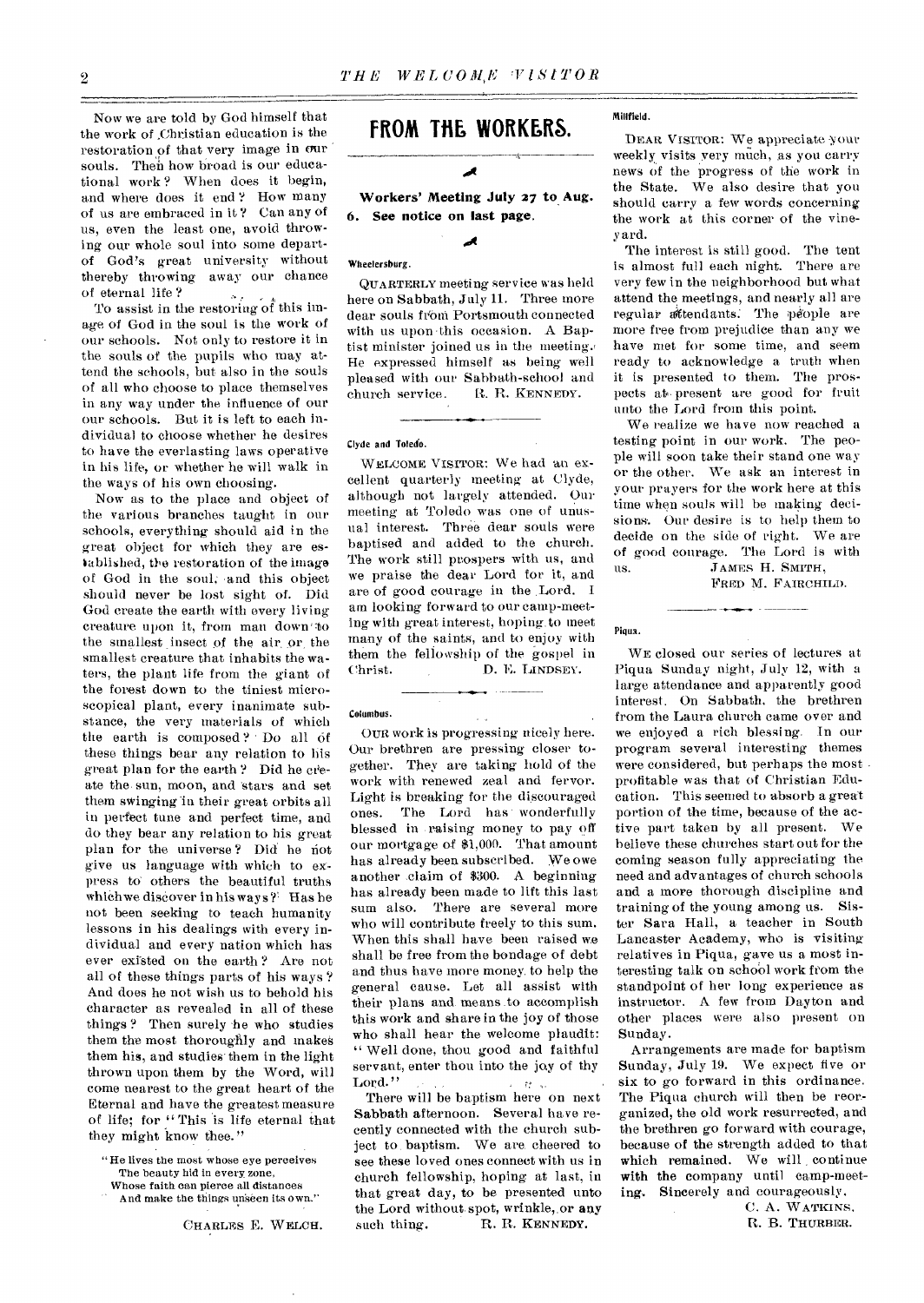# **YOUNG PEOPLE'S WORK.**

### **THE CAMP-MEETING.**

1. WRITE " unto you, young men, because ye are strong, and the word of God abideth in you, and ye have overcome the wicked one." 1 John 2:14. Now as never before in the history of the world, do we need young men, and also young women, who are so true to Christ that this scripture may apply in their lives. Young men are needed who will stand loyal for truth under every test, as did Daniel and Joseph, and young women also who are so consecrated to the Lord that they will follow the example of Esther and stand as a witness for Christ, even though death stare them in the face.

Just such devotion as this, Seventhday Adventist young people must have, if they expect to fulfil their part in the Third Angel's Message; for it is upon them that the Lord will lay much of the burden of carrying the message to the world at this time. In order that the youth may better realize the exalted privilege of being "laborers together with God," the great responsibility which is upon them, the urgent need of laborers, and the dangers of these times, not only do they need to have instruction along these lines, but they also need to meet together for mutual encouragement and help. It is hoped that the young people's meetings which are being planned for the coming camp-meeting will meet both these needs.

We long to see an army of young people in Ohio who are united in one purpose, and devoted heart and soul to *giving* the last warning message to a wicked world. Only eternity can reveal what a power for good three hundred young people would be, it they were all fully consecrated to the Lord, with the one object in life to hasten his coming.

May the Lord impress fathers and mothers all over this State with the importance of making every effort to bring to the camp-meeting the young people of your home, or your church, or any others that you can influence. And we make an urgent appeal to all our young men and women to put forth earnest effort to meet with others of like precious faith at the coming campmeeting.

We have been assured of two meetings a day, which will be occupied in praise and. prayer. We are planning for one of these meetings each day to be devoted to short, pointed talks, which will be given by men and women of experience, whom we expect to be in attendance. Those branches of the work will be considered especially

which afford openings for our young people to enter the Lord's work.

We are planning to have some missionany work for the young people to do at the meeting this year; so we trust that all will come with willing hearts to do with your 'might what your hands find to do. Yours in the Young People's Work,

BENJAMIN L. HOUSE.

### **THE DAY OF THE LORD.**

THIS is the time of the church's greatest responsibility, for "the great day of the Lord is near, it is near, and hasteth greatly ." Zephaniah says: " The mighty man shall cry there bitterly;" he says it is a "time of trouble and distress; " it is " a day of clouds and thick darkness." The prophet also adds that it is " a day of the trumpet and alarm against the fenced cities, and against the high towers," The church should be intensely active in her Master's work. It is a day in which we as children of God ought each to seriously ask himself the question, Am T studying my Bible enough ? Is my conversation about Christ's second coming, and about the things he would have me do? Do I offer up prayer to my Father often enough ? Do 1 think every morning to get down on my knees and humble myself before him, thanking him for keeping me through another night or asking that he keep me through another day, and say: "Lord, I give my life into thy hands; take me and use me as thou seest best"? Do I take part in the family worship and try to learn what lesson the Lord has in it for me ? Do I attend the prayer meetings every time, as well as the other meetings of the Lord's appointment ? Am I associating with the ones that the Lord would choose for me ? Am 1 living to-day safe in the arms of Jesus ? Let us, as young people, ask ourselves these questions and live the answers as God would have us.

What solemn heed should be given to the warnings sent this wicked age: " I will bring distress upon men, that they shall walk like blind men, because they have sinned against the Lord." And "neither their silver nor their gold," which they have " heaped together for the last days," " shall be able to deliver them in the day of the Lord's wrath." Surely this 'scripture adds a most decided testimony to the fact that there shall be a great time of trouble just before the coming of the Just One. We have already seen that the last days will be full of Satanic deceptions. What peril and trouble these deceptions will lead men into only divine foresight is able to reveal. We have been forewarned

that at the coming of the Son of man, even as in the days of Noah, every imagination of the thoughts of men's hearts will be only evil continually; that all flesh will corrupt his way upon the earth, and the earth will be filled with violence.

It is good to know the Lord, and to be in his service. The Lord has blessed me greatly and I am of good courage. F. E. GIBSON.

### **THE HARVEST.**

WE are called to work in the harvest field of the Lord. " Say you not there are,yet four months till the harvest, lift up you eyes and see, the fields are white to harvest." Just at this time when the wheat harvest is ripening, we may gain many illustrative lessons from the work of the reapers.

First the machinery is brought out from the dusty warehouses and oiled ready for the day of beginning. Sò the reaper in the Lord's harvest gets his Bible down from the dusty shelf where neglect has exiled it, opens the sacred pages, and lo ! as he reads, over his soul is swept the "oil of joy for mourning and the garment of praise for the spirit of heaviness."

And then comes the test. Those who labor in the harvest field do not go from absolute shade and attempt to stand the scorching rays all day. So the Lord's harvester must have his training. He must be well grounded in Bible facts to be able to meet the adversary who is present in every field, and that he may not dishonor the Lord of the harvest " who has called him out of darkness into his marvelous light."

The harvester must occasionally seek the shelter of the trees and drink deep of the spring that bubbles from the rock in the mountain side. Right here is a grand lesson for each of us—to seek the strength which the Lord alone can give, to rest under his protecting wings, and drink deep of the "rifted Rock of ages." Oh, the blessed peace which creeps over the soul when we commune alone with God !

The harvester would fain linger in these refreshing shades, but a mutter of distant thunder tells of the fast approaching storm, and the true harvester who cares for the sheaves hurries back, forgetting the fierce rays of the sun in his anxiety to gather all before the storm breaks. Yes, the storm is fast approaching. "The harvest of the earth is ripe." Soon the Lord of the harvest will come in the clouds of glory. Let us be true harvesters, lest those who are not saved will cry out against us, "The harvest is past, the summer is ended and we are not saved." RACHEAL R. HESS. RACHEAL R. HESS.